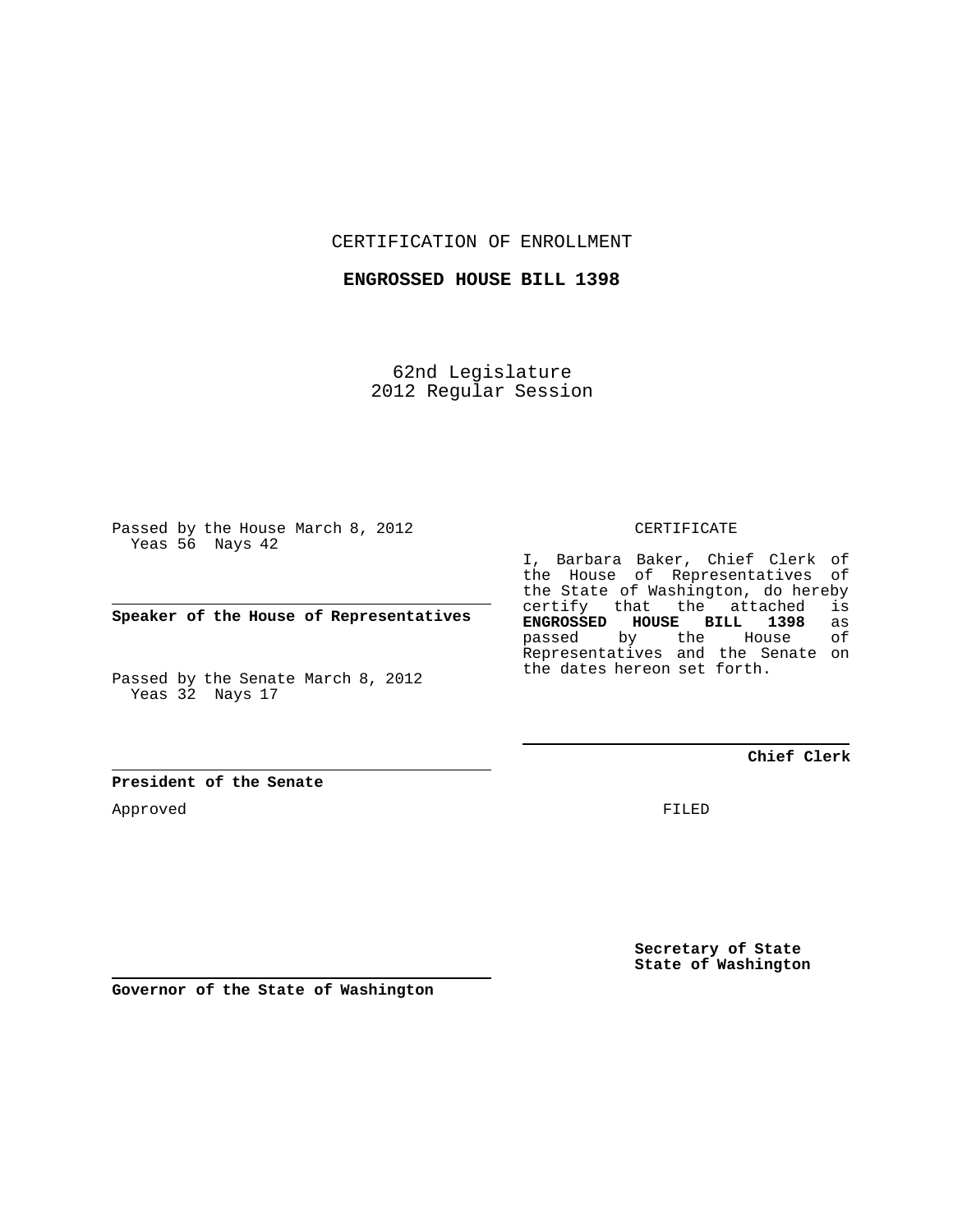## **ENGROSSED HOUSE BILL 1398** \_\_\_\_\_\_\_\_\_\_\_\_\_\_\_\_\_\_\_\_\_\_\_\_\_\_\_\_\_\_\_\_\_\_\_\_\_\_\_\_\_\_\_\_\_

\_\_\_\_\_\_\_\_\_\_\_\_\_\_\_\_\_\_\_\_\_\_\_\_\_\_\_\_\_\_\_\_\_\_\_\_\_\_\_\_\_\_\_\_\_

## AS AMENDED BY THE SENATE

Passed Legislature - 2012 Regular Session

## **State of Washington 62nd Legislature 2012 Regular Session By** Representatives Fitzgibbon, Seaquist, Orwall, Springer, Upthegrove, and Kenney

Read first time 01/20/11. Referred to Committee on Community Development & Housing.

1 AN ACT Relating to exempting low-income housing from impact fees; 2 and amending RCW 82.02.060.

3 BE IT ENACTED BY THE LEGISLATURE OF THE STATE OF WASHINGTON:

 4 **Sec. 1.** RCW 82.02.060 and 1990 1st ex.s. c 17 s 44 are each 5 amended to read as follows:

6 The local ordinance by which impact fees are imposed:

 (1) Shall include a schedule of impact fees which shall be adopted for each type of development activity that is subject to impact fees, specifying the amount of the impact fee to be imposed for each type of system improvement. The schedule shall be based upon a formula or other method of calculating such impact fees. In determining proportionate share, the formula or other method of calculating impact fees shall incorporate, among other things, the following:

14 (a) The cost of public facilities necessitated by new development;

 (b) An adjustment to the cost of the public facilities for past or future payments made or reasonably anticipated to be made by new development to pay for particular system improvements in the form of user fees, debt service payments, taxes, or other payments earmarked for or proratable to the particular system improvement;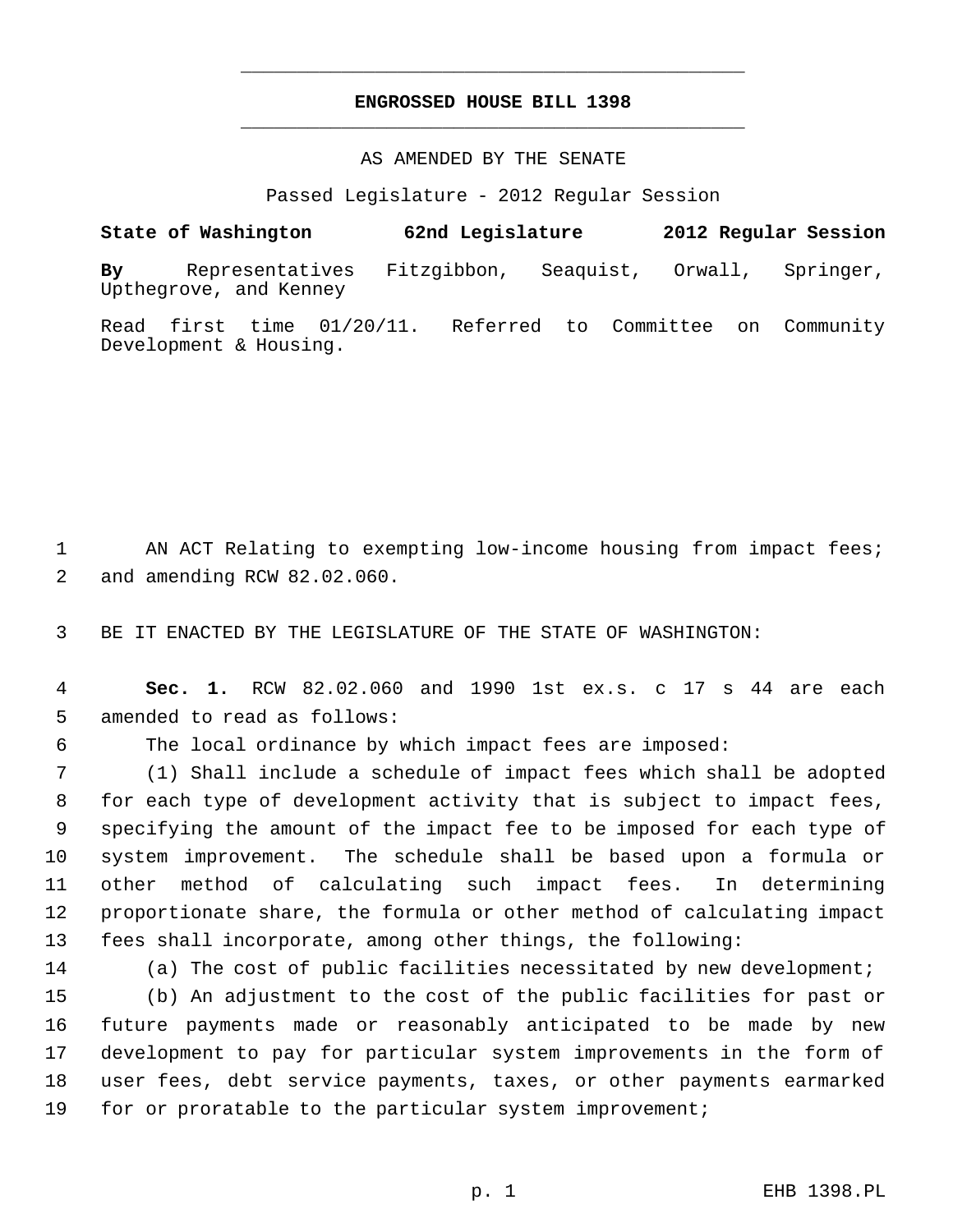(c) The availability of other means of funding public facility improvements;

(d) The cost of existing public facilities improvements; and

 (e) The methods by which public facilities improvements were financed;

 (2) May provide an exemption for low-income housing, and other development activities with broad public purposes, from these impact fees, provided that the impact fees for such development activity shall 9 be paid from public funds other than impact fee accounts;

 (3) May provide an exemption from impact fees for low-income 11 housing. Local governments that grant exemptions for low-income 12 housing under this subsection (3) may either: Grant a partial 13 exemption of not more than eighty percent of impact fees, in which case there is no explicit requirement to pay the exempted portion of the fee 15 from public funds other than impact fee accounts; or provide a full 16 waiver, in which case the remaining percentage of the exempted fee must 17 be paid from public funds other than impact fee accounts. An exemption for low-income housing granted under subsection (2) of this section or 19 this subsection (3) must be conditioned upon requiring the developer to 20 record a covenant that, except as provided otherwise by this subsection, prohibits using the property for any purpose other than for low-income housing. At a minimum, the covenant must address price 23 restrictions and household income limits for the low-income housing, 24 and that if the property is converted to a use other than for low- income housing, the property owner must pay the applicable impact fees 26 in effect at the time of conversion. Covenants required by this 27 subsection must be recorded with the applicable county auditor or 28 recording officer. A local government granting an exemption under subsection (2) of this section or this subsection (3) for low-income housing may not collect revenue lost through granting an exemption by increasing impact fees unrelated to the exemption. A school district who receives school impact fees must approve any exemption under subsection (2) of this section or this subsection (3);

 (4) Shall provide a credit for the value of any dedication of land for, improvement to, or new construction of any system improvements provided by the developer, to facilities that are identified in the capital facilities plan and that are required by the county, city, or town as a condition of approving the development activity;